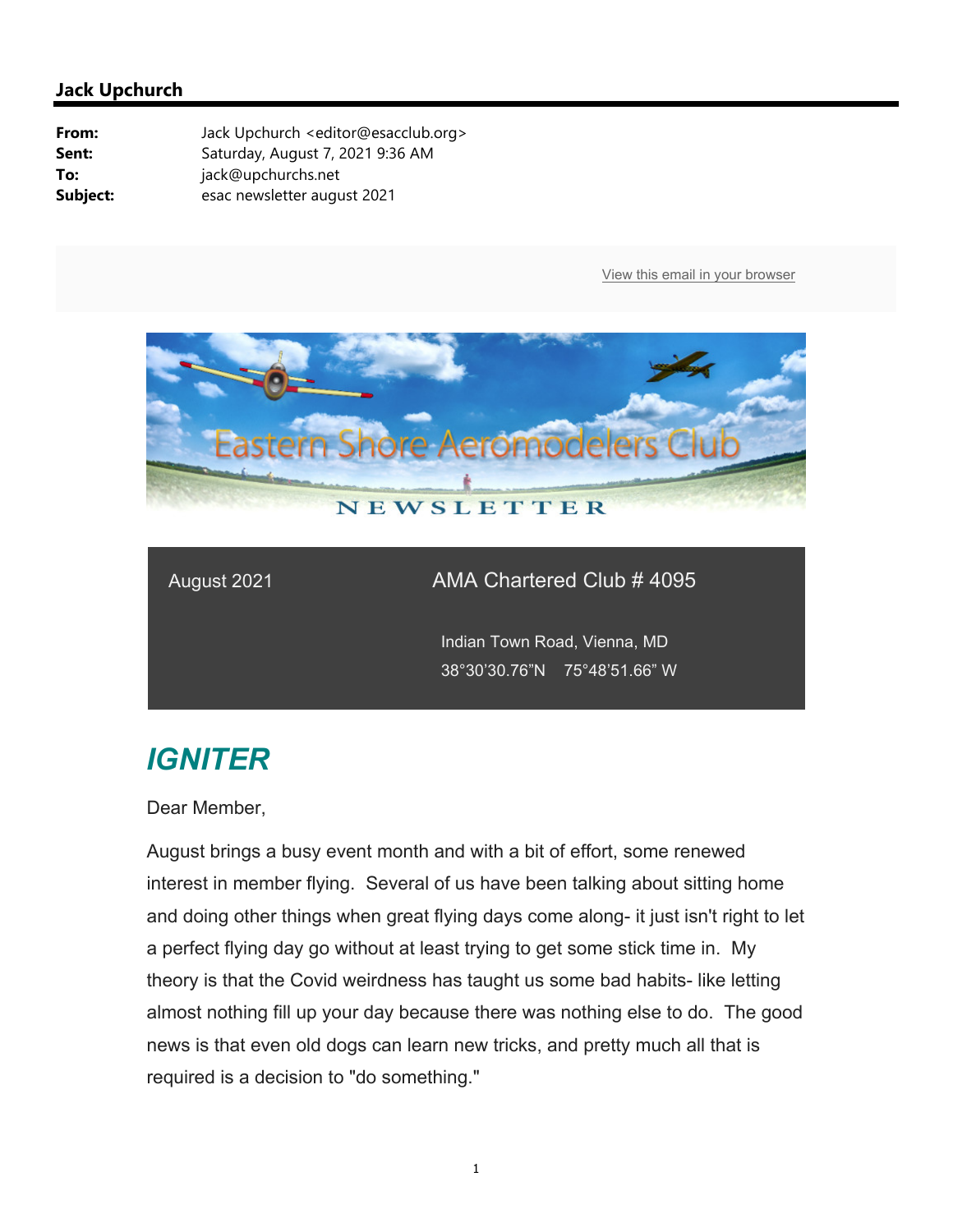If that something turns out to be a fun day at the field, then you could have the beginning of a new habit. The next step is to do it again, and again. The fun part can be increased if you do some other simple things before heading out to the field: 1) check to make sure you have everything you need to fly, including both wings, fuel and/or charged batteries, wing bolts (yes these are still required in many of our models), charged radio transmitter; 2) there aren't many biting bugs at the field, but the sun will hit you and so sunscreen, hat, and sunglasses make flying more fun; 3) just pick up the phone and call a friend or two and let them know you are going out to fly. It is amazing to me how easily I can be talked into getting off the sofa and going out to fly if a friend calls to ask. Take turns being the one to make the calls, and watch how much extra fun can be had.

We have a control line event next weekend and IMAC two weekends after that, so you can plan to be available as a spectator if you like. This Wednesday is a club meeting- we will start with pizza at Pizza Palace in Hurlock at 5:30- then back to the field in time for a 7pm sharp club meeting. As we told you last month, if you see Jack Rosemere's van or red trailer at the field, that means we are coming back for the meeting. If he doesn't leave something at the field- we are expecting to be rained out and will just say what we need to say while we have pizza in Hurlock. Or just call me- 410-310-2007.

See you soon,

Jack

## A Meeting was called to order on . . .

July 14 at 7pm at the field. There were 9 members present. The treasurer reported \$1,336.87 in checking and \$1,866.16 in savings. The discussion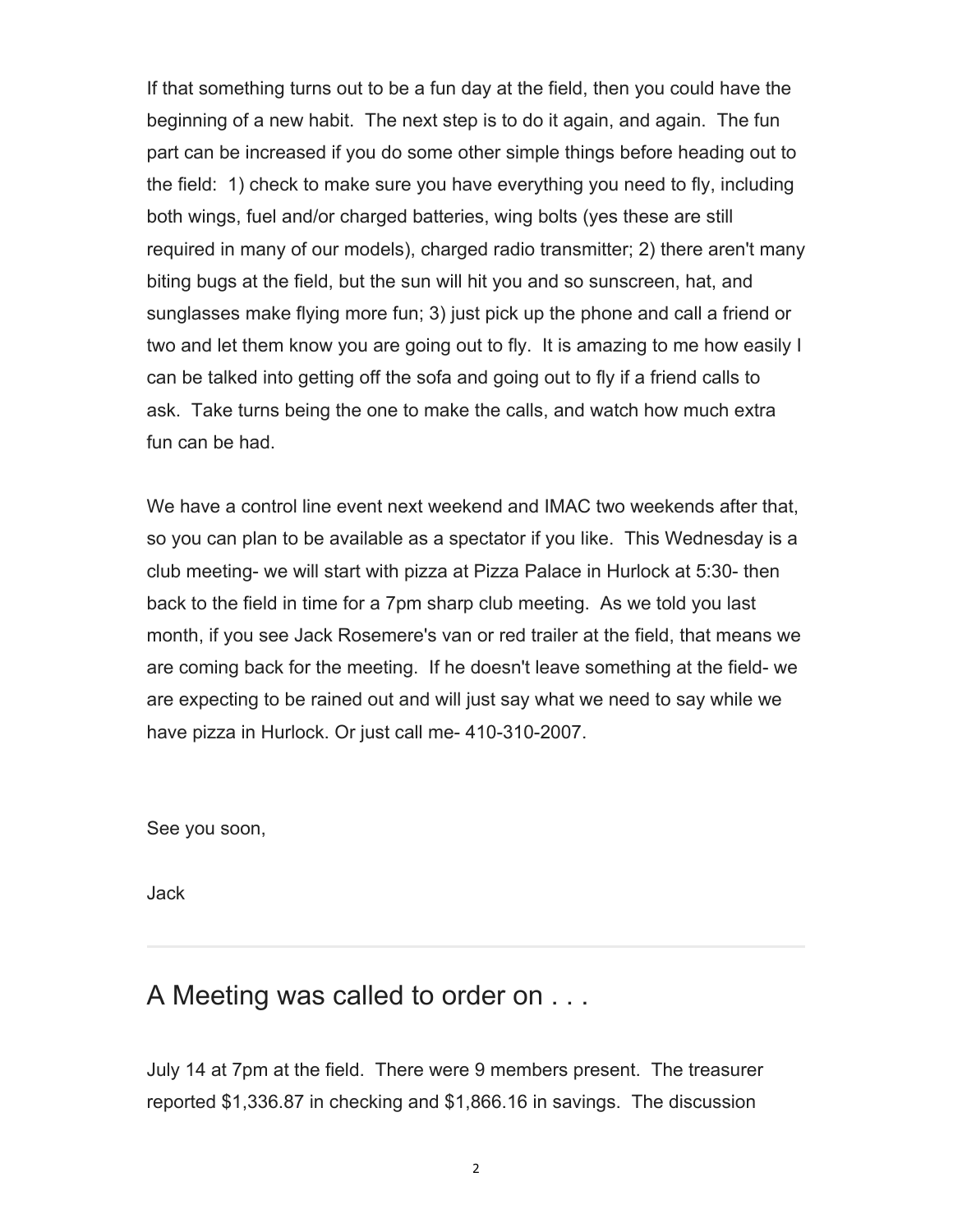centered on the upcoming events and our hope that the treasury will be replenished. To that end, we agreed to investigate having some new menu items for the events which will help keep our visitors coming back in larger numbers and with feelings of joy and support for the club. We plan to try having the hot dogs take a step up with sauerkraut, chile or onions and peppers as well as having the ability to make coffee for those wanting it. A second porto-potty will be on hand for the upcoming events.

The FAA updated rules were discussed and Jack agreed to put out a special newsletter with the details for members wishing to take the TRUST test and register for the free (to AMA members) flight log software tying into LAANC for flying at locations other than an AMA field.

There being no other business, the meeting was adjourned at 7:23pm



Thanks to Jack R, Dennis Hastings and Jerry Raimo for help in hooking up our new batteries. Nobody saw who dropped them off, but we know that Eric has been our magical source of these before and we assume he is the one to thank for these latest batteries. Someone calculated that we have around 20,000 Amp Hours of storage, which should handle whatever we can throw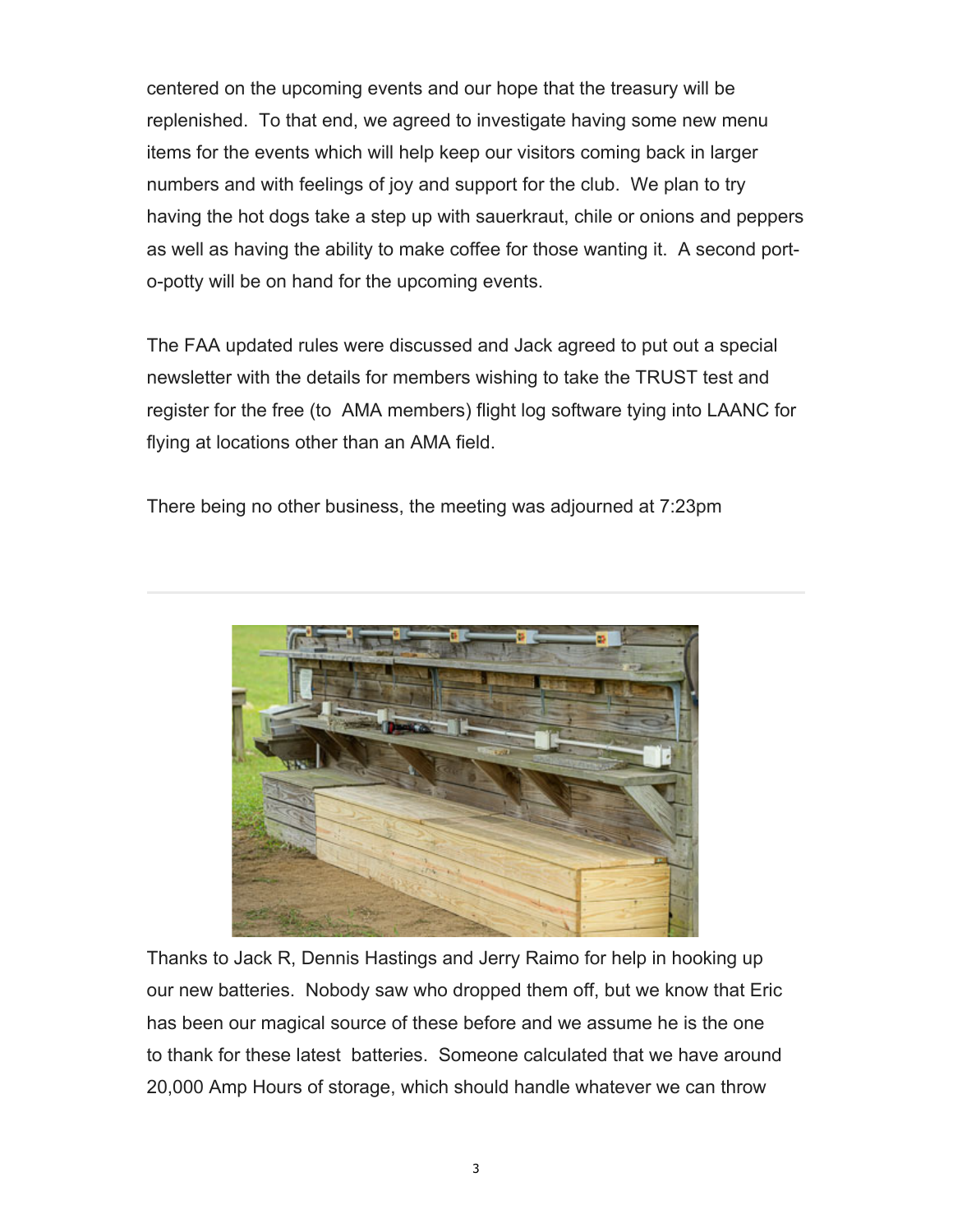at them- even the largest 5000 mAh (5 Amp Hour) battery packs can't put a dent in this volume. As a safety note- the terminals for hooking up your charger should be respected and don't short them together or a fuse (30A) will blow and then will have to be replaced before anybody else can charge.





**The Official 2021 Club Calendar- Check the website for more up to the minute schedule changes.** 

- January 1- First to Fly informal get together for members wishing to start the year off right - sometime on New Year's Day- 8am;9am or whenever ???
- January 9 No Meeting
- February 13 No Meeting 1pm at the field
- March 13 Possible Meeting - 1pm at the field
- April 10 Meeting 1pm at the field
- July 14 Meeting 7pm at the field
- August 11 Meeting 7pm at the field
- August 14-15 Jim Coll Memorial Stunt Line Contest
- August 28-29 IMAC **Competition**
- September 8 Meeting -7pm at the field
- September 11-12 Giant Scale Fly In
- September 18-19 Giant Scale rain date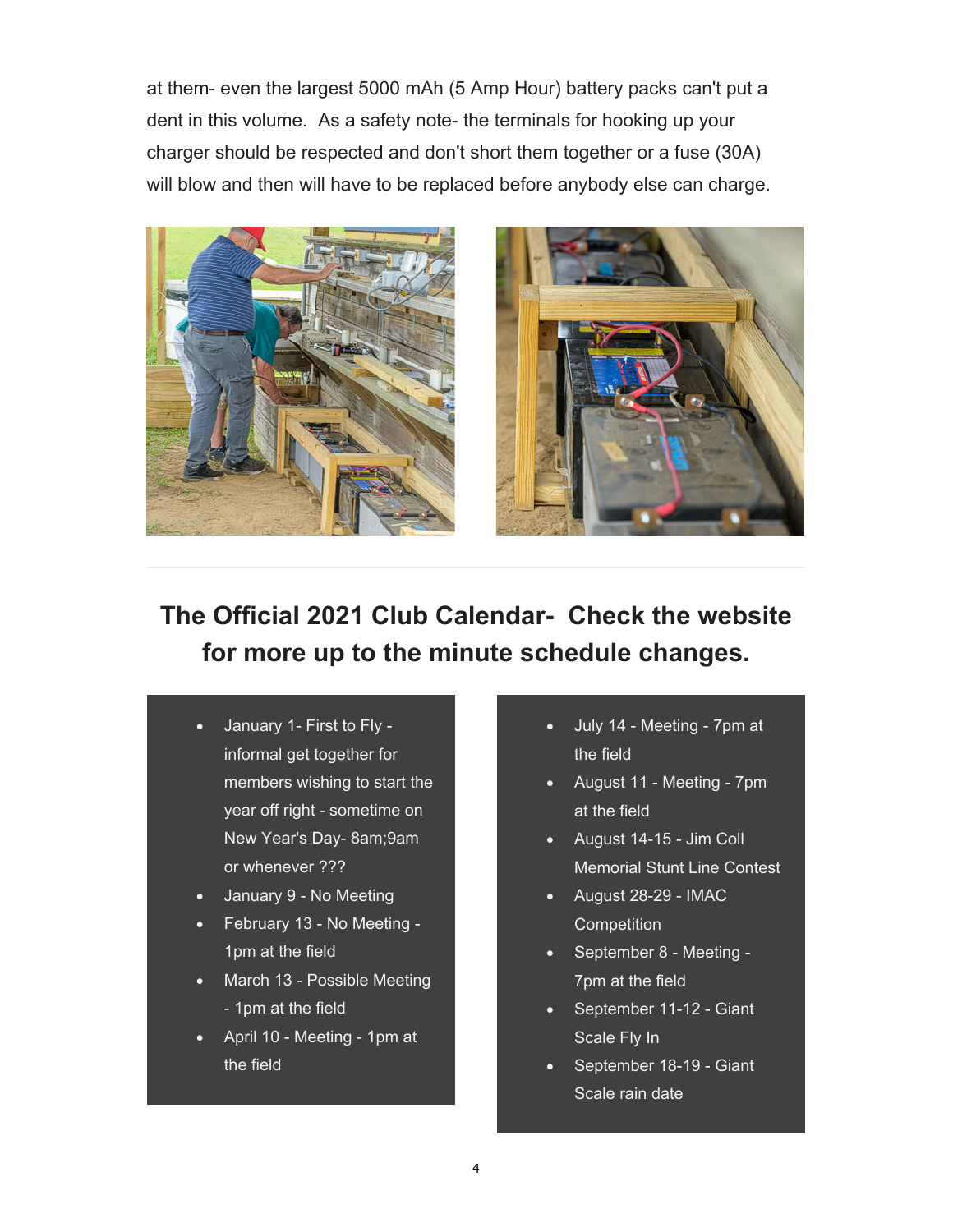- May 15 Meeting 1pm at the field
- May 22-23 Spring Fling Control Line Contest
- **June 9 Meeting 7pm at the field**
- June 12-13 IMAC Battle at the Bay
- October 13 Meeting 7pm at the field
- November 10 Meeting -7pm location TBA
- December 8 Meeting 7pm location TBA

| <b>Support Our Local</b>              | Happy Birthday to Us         |                          |
|---------------------------------------|------------------------------|--------------------------|
| <b>Hobby Shops</b>                    | <b>Dennis Blades</b>         |                          |
| <b>Hobby Stop</b>                     | <b>Othello "Buddy" Scott</b> | <b>Links</b>             |
| New location being                    |                              |                          |
| established                           | Doug Smith                   | <b>AMA Website</b>       |
| <b>Hobby Town of</b><br><b>Easton</b> | <b>Kenny Weaver</b>          | <b>AMA - District IV</b> |
| 106 Marlboro Ave                      |                              | <b>Know Before You</b>   |
| Easton, MD                            |                              | <b>Fly</b>               |
| 410-822-7800                          |                              |                          |
|                                       |                              | <b>FAA-Pilot</b>         |
|                                       |                              | Registration             |

Renewal Membership Form